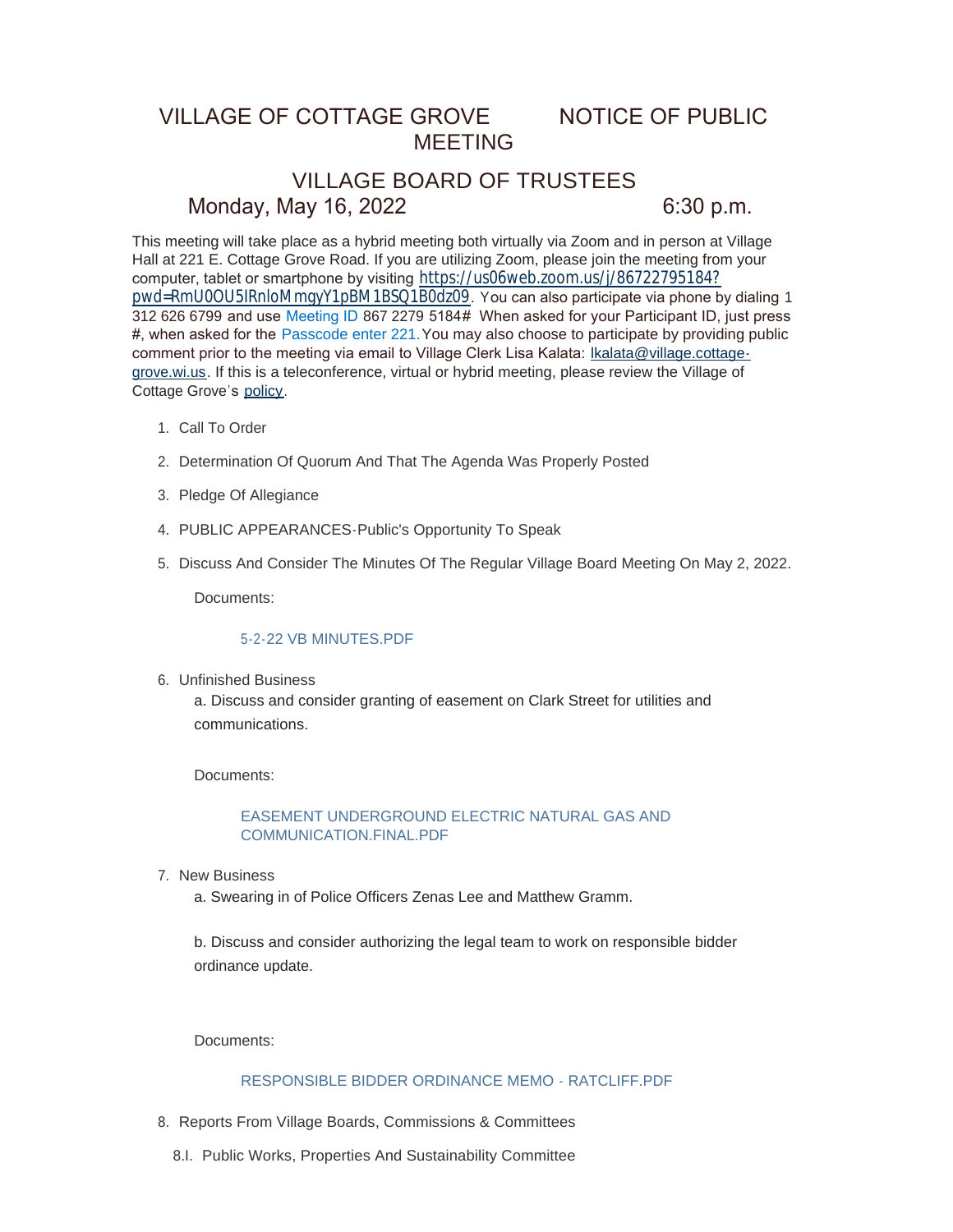Documents:

## [5.3.22 PW AGENDA.PDF](https://www.vi.cottagegrove.wi.gov/AgendaCenter/ViewFile/Item/10061?fileID=19692)

8.II. Utility Commission

Documents:

# [5.11.22 UTILITY AGENDA.PDF](https://www.vi.cottagegrove.wi.gov/AgendaCenter/ViewFile/Item/10040?fileID=19682)

8.III. Plan Commission

Documents:

#### [05-11-22 PLAN COMMISSION AGENDA.PDF](https://www.vi.cottagegrove.wi.gov/AgendaCenter/ViewFile/Item/10041?fileID=19683)

8.IV. Board Of Review

Documents:

# [5-12-22 BOR AGENDA.PDF](https://www.vi.cottagegrove.wi.gov/AgendaCenter/ViewFile/Item/10042?fileID=19684)

8.V. Parks, Recreation & Forestry Committee a. Discuss and consider Red Hawk Park Phase 2.

> b. Discuss and consider using the Park Development Fund monies to cover an additional \$15,000 needed for irrigation project at Fireman's Park.

Documents:

[RED HAWK UPDATED MASTERPLAN MEMO.PDF](https://www.vi.cottagegrove.wi.gov/AgendaCenter/ViewFile/Item/10088?fileID=19719) [RED HAWK ORIGINAL.PDF](https://www.vi.cottagegrove.wi.gov/AgendaCenter/ViewFile/Item/10088?fileID=19720) [PHASE 2 FINAL.PDF](https://www.vi.cottagegrove.wi.gov/AgendaCenter/ViewFile/Item/10088?fileID=19721) [IRRIGATION MEMO.PDF](https://www.vi.cottagegrove.wi.gov/AgendaCenter/ViewFile/Item/10088?fileID=19722) [2022 PARK DEV FEES.PDF](https://www.vi.cottagegrove.wi.gov/AgendaCenter/ViewFile/Item/10088?fileID=19723)

- 9. Reports From Village Officers
	- a. Stafford Rosenbaum
		- i. Legal briefings/status updates
	- b. John Williams
		- i. Nomination of John Williams to the Tourism Commission
	- c. Fire Chief -Nick Archibald

Documents:

## [FIRE CHIEF MEMO APRIL 2022 UPDATES.PDF](https://www.vi.cottagegrove.wi.gov/AgendaCenter/ViewFile/Item/10089?fileID=19724)

- 10. Communications And Miscellaneous Business
	- a. Consider approval of vouchers
	- b. Correspondence
	- c. Upcoming community events